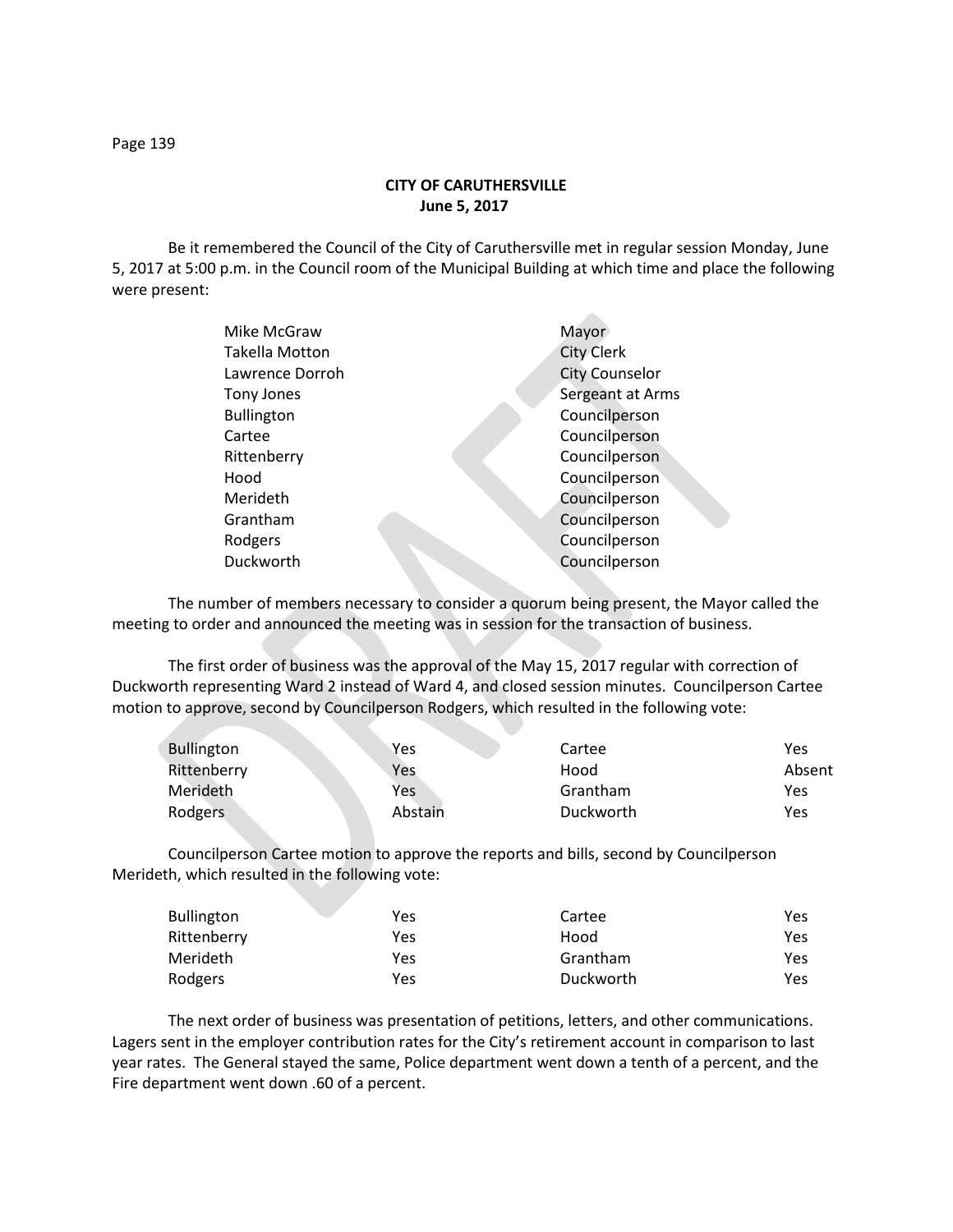Counselor Dorroh made reference to a confidential memo that was part of the Council's packet concerning Mr. Hoskins request for due process, and the need for discussion in closed session. Councilperson Bullington motion to go into closed session, second by Councilperson Rodgers which resulted in the following vote:

| <b>Bullington</b> | Yes | Cartee    | Yes |
|-------------------|-----|-----------|-----|
| Rittenberry       | Yes | Hood      | Yes |
| Merideth          | Yes | Grantham  | Yes |
| Rodgers           | Yes | Duckworth | Yes |

Upon returning from closed session, Councilperson Bullington motion to resend the action taken on Hoskins' request, second by Councilperson Rodgers, which resulted in the following vote:

| <b>Bullington</b> | Yes     | Cartee    | No      |
|-------------------|---------|-----------|---------|
| Rittenberry       | Yes     | Hood      | Abstain |
| <b>Merideth</b>   | No      | Grantham  | Abstain |
| Rodgers           | Abstain | Duckworth | No      |

Mayor's report; Mitzi Dell met with the Department of Economic Development on May 18, 2017, and the City received an invitation to apply to the Community Development Block Grant program. The City would have to pay \$137,200 of the proposed \$359,200 for the water system improvements if funded. Mr. Rosen of Pace Properties is trying to sell Caruthersville to potential tenants concerning the Wal-Mart building. He has solicited 20 prospects with no interest at this point. The Committee for Funding Opportunities along with input from city officials submitted application for a grant to refurbish the Exchange building in the amount of \$55,000. The City committed \$5,000 and \$22,000 was donated by the Casino towards the project. The Committee for Downtown Redevelopment; the city is near completion of the west side of the 300 block of Ward. The property owner will pay the City as result of the consent to abate. Bollinger Real Estate appraised 5.02 acres of Industrial Park property adjacent to the old Bunny Bread building for \$63,000.

Mayor McGraw appointed Brian Taylor to the Board of Adjustment to replace John Sellars, and has appointed Kaleb Johnson to come back as patrolman. Councilperson Duckworth motion to accept the appointment of Kaleb Johnson, second by Councilperson Merideth, which resulted in the following vote:

| <b>Bullington</b> | Yes | Cartee    | Yes |
|-------------------|-----|-----------|-----|
| Rittenberry       | Yes | Hood      | Yes |
| Merideth          | Yes | Grantham  | Yes |
| Rodgers           | Yes | Duckworth | Yes |

Police report; Humane Shelter report from May 1, 2017 to May 31, 2017 was 31 dogs and 11 cats. Intake was 38 dogs and 19 cats; Owner's pick up 9 dogs; Rescue received 6 dogs; Euthanized 5 dogs; Deceased pick up 1 dog and 6 cats; Wildlife; 31 deceased squirrels, 3 rabbits, 10 skunks, and 10 opossums. Trapped animals were 28 skunks, 5 opossums, 6 snakes, and 2 birds. Chief Tony Jones made mention of reports received of the shooting of fireworks at the police during the July  $4^{\text{th}}$  holiday. Every year someone is injured by high powered fireworks, and there will be zero tolerance for any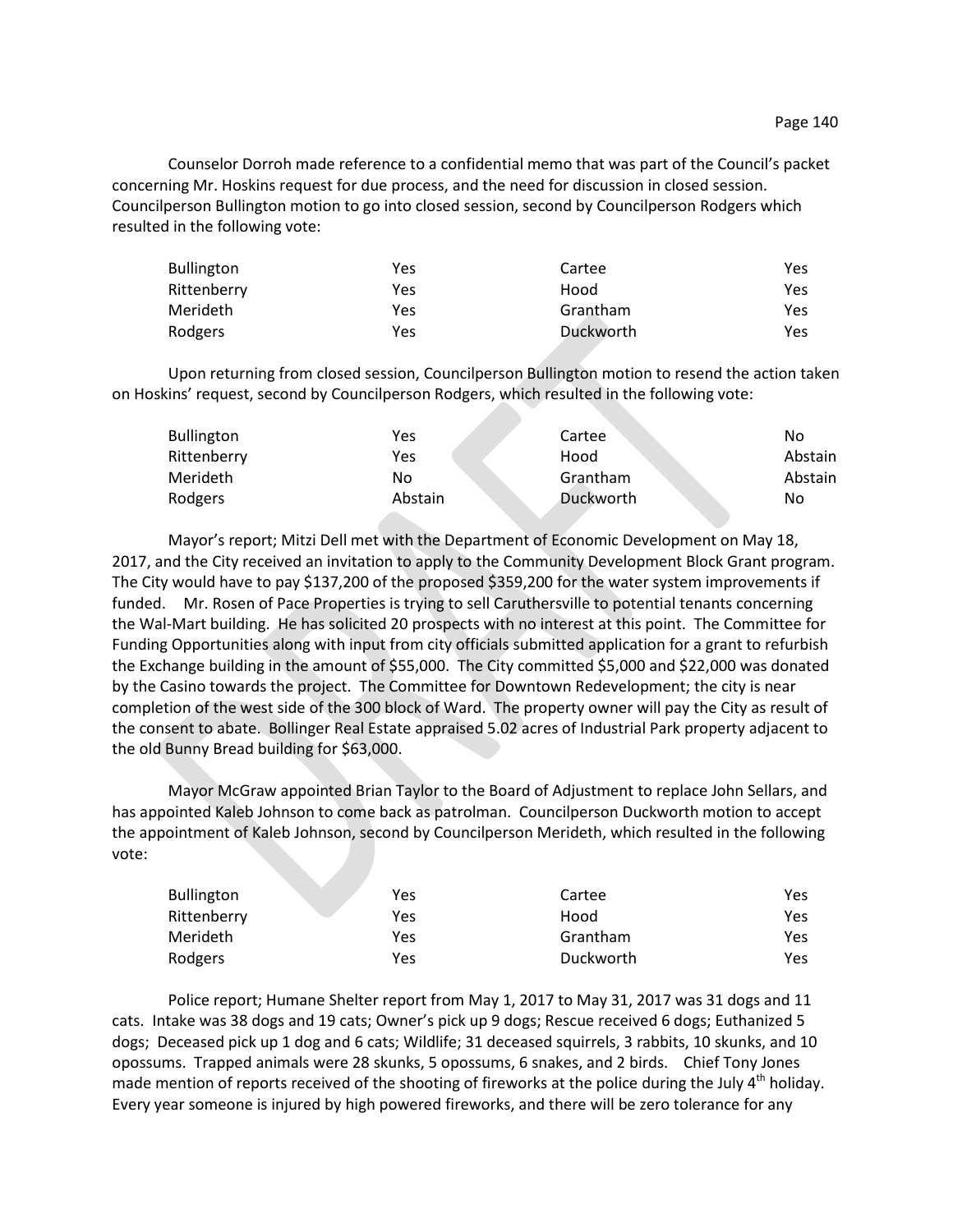## Page 141

shooting of fireworks within the city limits. Chief Jones inquired of an ordinance being adopted for the possession of the fireworks. Counselor Dorroh stated that there were no laws governing the possession of fireworks, but that he would look into it. There is an ordinance already in place that allows fireworks to be confiscated, gives notice to parents, and they can be fined for the offense after the initial warning. Adults can be jailed for shooting fireworks. The audience responded by maybe having a designated area, or to shooting fireworks during a certain time. Chief Jones stated that all had been tried before, but with the high powered fireworks it's very dangerous, and the kids shoot at each other and at the police. Tony went on to say that kids have always shot at each other with fireworks, but now the fireworks are so powerful, and it gets worst every year.

Fire report; Fire calls for May 19, 2017 to June 5, 2017 are as follows: 5/19/17; Lift assist for a 600 lb. male at Riverview apartments, 5/24/17; Fire alarm sounding at W. Parkview, 5/26/17; High winds blowing embers from limb pile on S. Ward, 5/27/17; Gas odor called Liberty Utilities to remove meter on Laurant,  $5/27/17$ ; Fuel spill at Casey's,  $5/30/17$ ; Lumber set afire at 4:00 a.m. on E. 12<sup>th</sup> St., 5/31/17; Vehicle set afire at midnight on E.  $7<sup>th</sup>$  St. with minor damage, 6/2/17; Debris set afire at 1:00 a.m. at alley of  $12^{th}$  and Laurant, 6/4/17; Food left unattended on stove with minor smoke damage.

Training for the month of May was touring the Water and Waste Water plants. Fifteen fire fighters from area departments attended a vehicle firefighting course Saturday June 3, 2017. There were letters sent out reminding current members of the Rural Fire Subscription fees for the coming year. Residents can join from now until July 31, 2017 for the annual fee of \$100.

Terry Rushing reported the normal pickup of limb and junk debris. The bollards were installed at the church on 14<sup>th</sup> and Vest. There was clean up of the riverfront from the rising water. Rushing trained Sonya Fuller with the identifying of properties by numbers and reading maps. There was a request to upstart the Street Project for \$292,500 and the West  $19<sup>th</sup>$  Street Drainage Project for \$92,000 already budgeted for. Councilperson Cartee motion to approve, second by Councilperson Duckworth, which resulted in the following vote:

| <b>Bullington</b> | Yes | Cartee    | Yes  |
|-------------------|-----|-----------|------|
| Rittenberry       | Yes | Hood      | Yes. |
| Merideth          | Yes | Grantham  | Yes. |
| Rodgers           | Yes | Duckworth | Yes  |

Code Enforcement; Sonya Fuller reported that with the aid of Terry Rushing they surveyed 26 properties of which 15 letters were completed. Twelve of the letters were either hand delivered or mailed, 3 of the letters will need further assistance from Mr. Rushing. Eleven of the properties have been photographed and property cards received.

Keith Davis reported that the ball season has ended; all-star games will be taking place with traveling to tournaments. The historical aircraft at England Park was pressure washed, which had never taken place, and there's a tremendous difference. Councilperson Bullington motion to amend the budget for the police salaries by \$3,000 and the benefits by \$700 for the Code Enforcement position. Councilperson Duckworth second the motion, which resulted in the following vote:

| <b>Bullington</b> | Yes | Cartee | Yes  |
|-------------------|-----|--------|------|
| Rittenberry       | Yes | Hood   | Yes. |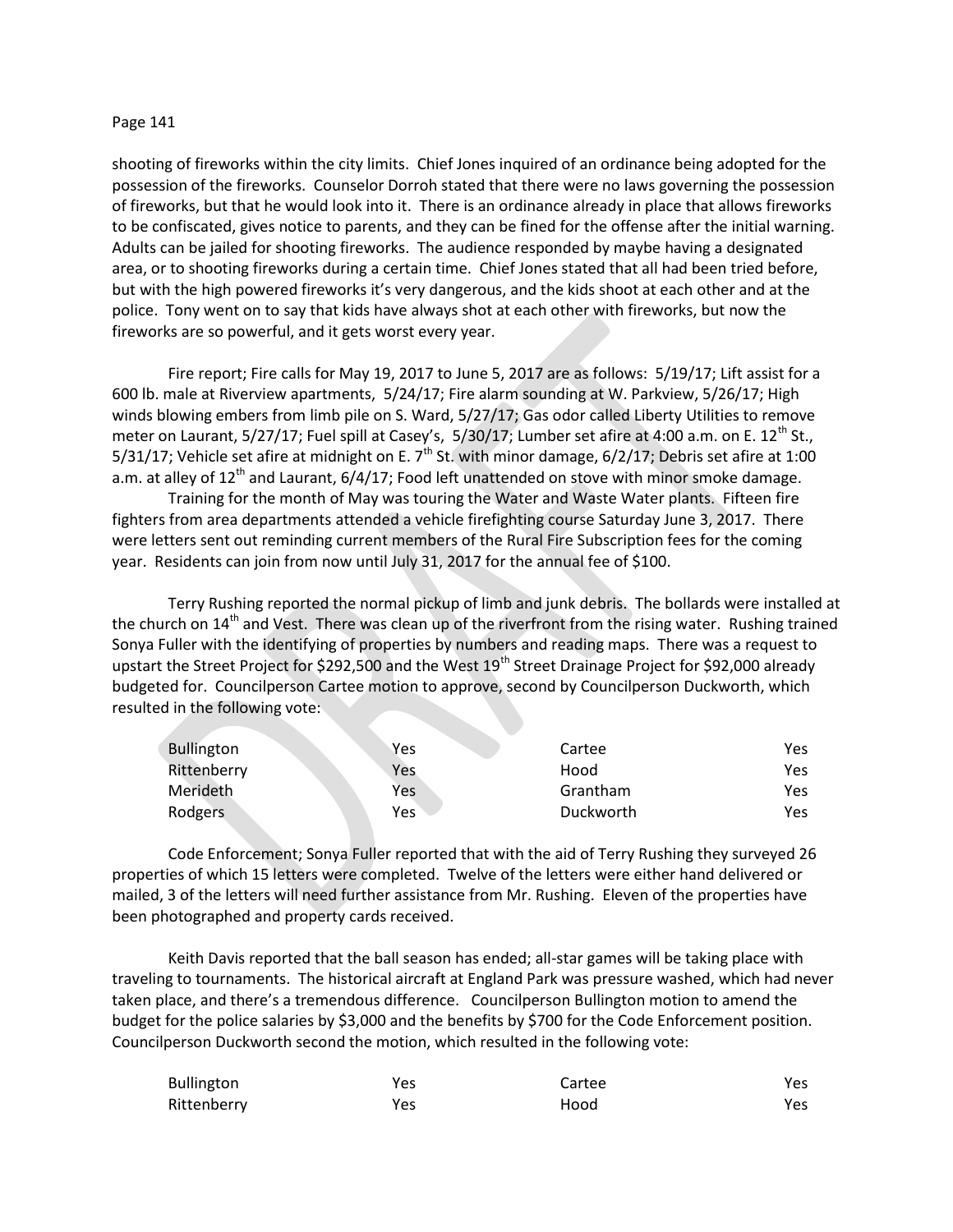|  | Page 142 |
|--|----------|
|--|----------|

| Merideth | Yes | Grantham  | Yes. |
|----------|-----|-----------|------|
| Rodgers  | Yes | Duckworth | Yes  |

Teresa Tidwell reported that the Library Board voted to have a half cent tax increase to be put on the August ballot. The sales tax is computed by ten cents per \$100 valuation, which has been in place approximately 95 years. The hope is that residents that don't own property will share in the expense of supporting the Library. Summer reading starts Tuesday June 6, 2017, and there have been a lot of sign ups. Wednesday, June 7, 2017 will be movie day, and John Ashcroft will be at the library for a town hall forum. Thursday, June 8, 2017 will be crafts. Ms. Tidwell has been elected as President of the Missouri Library Directors.

Paul Shaw reported that a batch of valves have been non operable for quite some time at the Water Plant, and are now up and running. Shaw made mention of a reverse call system that if employed would alert residents to storms or any other emergencies. If residents sign up they would be alerted to conditions via text, facebook, twitter, or landline. The cost would be \$4,000 with a one-time sales fee of \$400. Discussion ensued to either put the expense in the budget towards Emergency Management or cost share through the different departments. Councilperson Bullington stated if the call system is employed that there should be some protocol for truly emergency situations so that people wouldn't become complacent. Councilperson Rodgers was concerned about the elderly and the handicap residents having transportation to the storm shelters and possible evacuations as to having something in place. At one time there was an agreement with the Special School District with the use of the handicap bus, and public safety officials assisting in transporting the special needs residents.

New business; Mayor McGraw asked for a motion to approve Brian Taylor to the Board of Adjustments. Councilperson Cartee motion to accept, second by Councilperson Grantham, which resulted in the following vote:

| <b>Bullington</b> | <b>Yes</b> | Cartee    | Yes  |
|-------------------|------------|-----------|------|
| Rittenberry       | Yes        | Hood      | Yes. |
| Merideth          | Yes        | Grantham  | Yes. |
| Rodgers           | Yes        | Duckworth | Yes  |

Business from the floor; Vickie Ricks was concerned about a fence that has been constructed on the corner of  $6<sup>th</sup>$  and Cotton obstructing her view from her porch to see the school bus coming down the street. She was also concerned about parking of her neighbor's visitors on the street hampering her from backing out of her driveway. There are also street breaks at 1206 Vest and at 610 Cotton. Counselor Dorroh suggested that Sonya Fuller look at the code for height restrictions for fences and get with him. Terry Rushing stated that they would be looking at the side yard fence to see if it was in compliance. Councilperson Rodgers motion to go into closed session for hiring, disciplinary action, and real estate, second by Councilperson Merideth which resulted in the following vote:

| Bullington  | Yes | Cartee    | Yes. |
|-------------|-----|-----------|------|
| Rittenberry | Yes | Hood      | Yes  |
| Merideth    | Yes | Grantham  | Yes. |
| Rodgers     | Yes | Duckworth | Yes  |